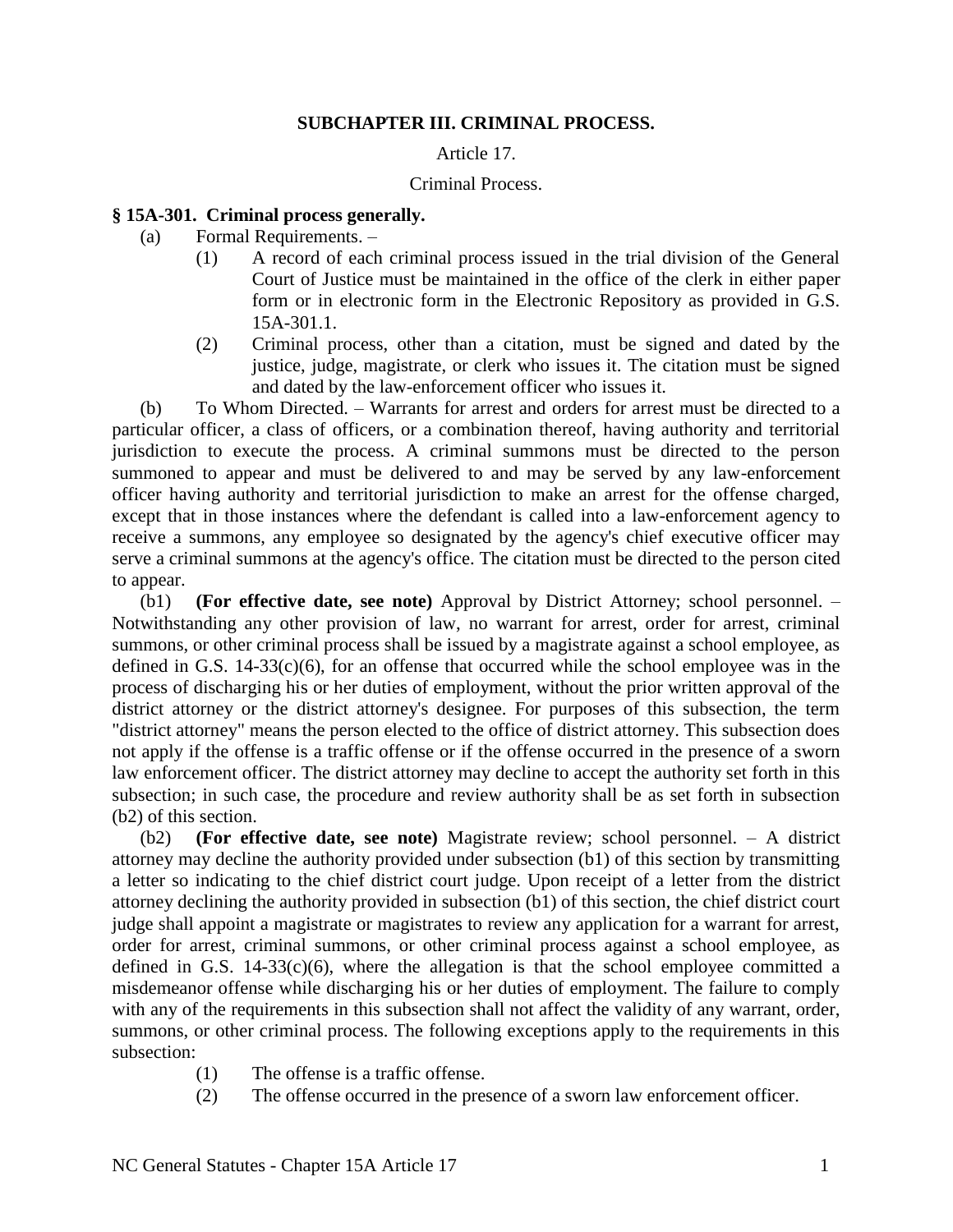- (3) There is no appointed magistrate available to review the application.
- (c) Service.
	- (1) A law-enforcement officer or other employee designated as provided in subsection (b) receiving for service or execution a criminal process that was first created and exists only in paper form must note thereon the date and time of its receipt. A law enforcement officer receiving a copy of a criminal process that was printed in paper form as provided in G.S. 15A-301.1 shall cause the date of receipt to be recorded as provided in that section. Upon execution or service, a copy of the process must be delivered to the person arrested or served.
	- (2) A corporation may be served with criminal summons as provided in G.S. 15A-773.
- (d) Return.
	- (1) The officer or other employee designated as provided in subsection (b) who serves or executes a criminal process that was first created and exists only in paper form must enter the date and time of the service or execution on the process and return it to the clerk of court in the county in which issued. The officer or other employee designated as provided in subsection (b) of this section who serves or executes a copy of a criminal process that was printed in paper form as provided in G.S. 15A-301.1 shall promptly cause the date of the service or execution to be recorded as provided in that section.
	- (2) If criminal process that was created and exists only in paper form is not served or executed within a number of days indicated below, it must be returned to the clerk of court in the county in which it was issued, with a reason for the failure of service or execution noted thereon.
		- a. Warrant for arrest 180 days.
		- b. Order for arrest 180 days.
		- c. Criminal summons 90 days or the date the defendant is directed to appear, whichever is earlier.
	- (3) Failure to return the process to the clerk as required by subdivision (2) of this subsection does not invalidate the process, nor does it invalidate service or execution made after the period specified in subdivision (2).
	- (4) The clerk to which return of a criminal process that was created and exists only in paper form is made may redeliver the process to a law-enforcement officer or other employee designated as provided in subsection (b) for further attempts at service. If the process is a criminal summons, he may reissue it only upon endorsement of a new designated time and date of appearance.
- (e) Copies to Be Made by Clerk.
	- (1) The clerk may make a certified copy of any criminal process that was created and exists only in paper form filed in his office pursuant to subsection (a) when the original process has been lost or when the process has been returned pursuant to subdivision (d)(2). The copy may be executed as effectively as the original process whether or not the original has been redelivered as provided in G.S. 15A-301(d)(4).
	- (2) When criminal process is returned to the clerk pursuant to subdivision  $(d)(1)$ and it appears that the appropriate venue is in another county, the clerk must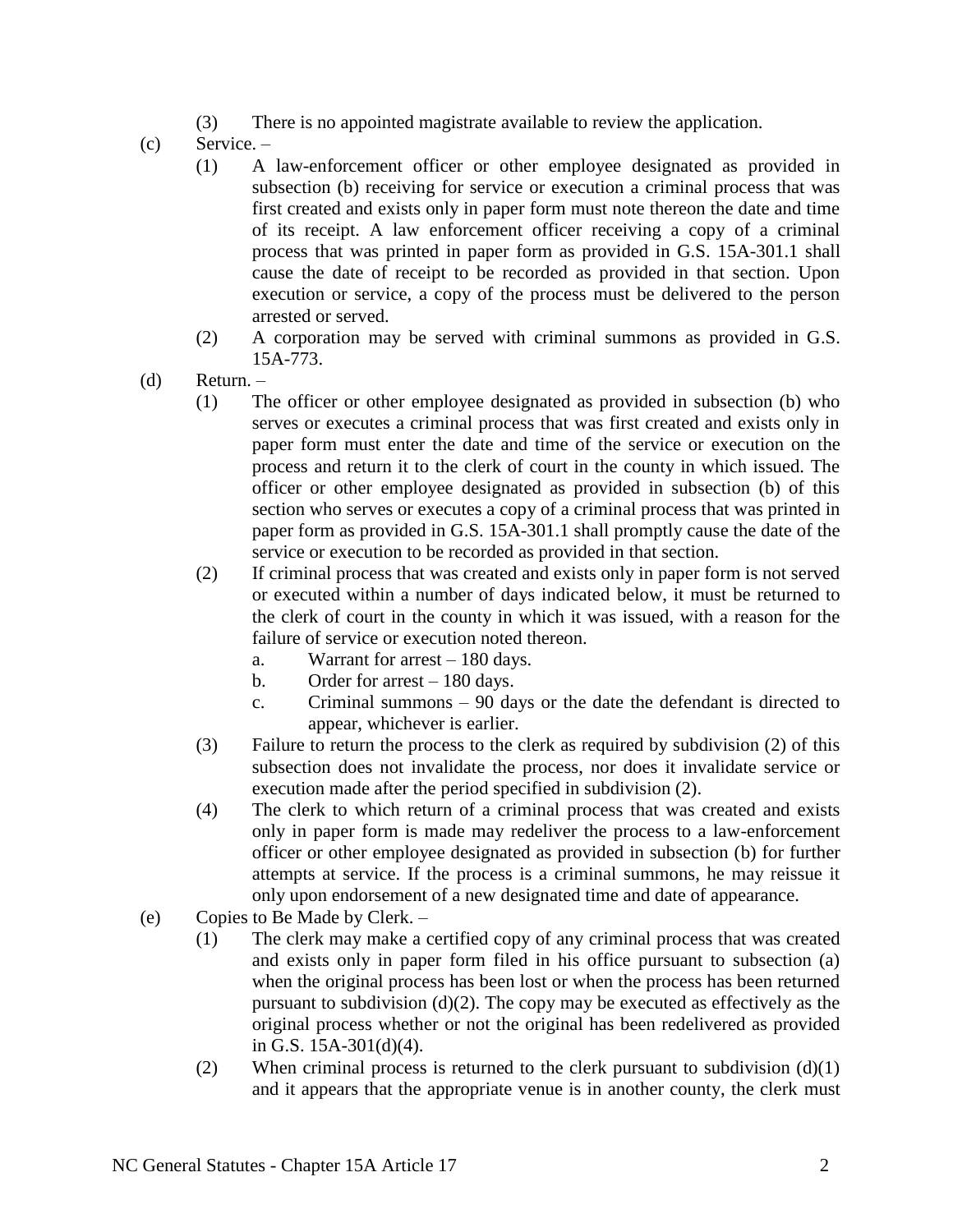make and retain a certified copy of the process and transmit the original process to the clerk in the appropriate county.

- (3) Upon request of a defendant, the clerk must make and furnish to him without charge one copy of every criminal process filed against him.
- (4) Nothing in this section prevents the making and retention of uncertified copies of process for information purposes under G.S. 15A-401(a)(2) or for any other lawful purpose.

(f) Protection of Process Server. – An officer or other employee designated as provided in subsection (b), and serving process as provided in subsection (b), receiving under this section or under G.S. 15A-301.1 criminal process which is complete and regular on its face may serve the process in accordance with its terms and need not inquire into its regularity or continued validity, nor does he incur criminal or civil liability for its due service.

(g) Recall of Process – Authority. – A criminal process that has not been served on the defendant, other than a citation, shall be recalled by a judicial official or by a person authorized to act on behalf of a judicial official as follows:

- (1) A warrant or criminal summons shall be recalled by the issuing judicial official when that official determines that probable cause did not exist for its issuance.
- (2) Any criminal process other than a warrant or criminal summons may be recalled for good cause by any judicial official of the trial division in which it was issued. Good cause includes, without limitation, the fact that:
	- a. A copy of the process has been served on the defendant.
	- b. All charges on which the process is based have been disposed.
	- c. The person named as the defendant in the process is not the person who committed the charged offense.
	- d. It has been determined that grounds for the issuance of an order for arrest did not exist, no longer exist or have been satisfied.
- (3) The disposition of all charges on which a process is based shall effect the recall, without further action by the court, of that process and of all other outstanding process issued in connection with the charges, including all orders for arrest issued for the defendant's failure to appear to answer the charges.

When the process was first created and exists only in paper form, the recall shall promptly be communicated by any reasonable means to each law enforcement agency known to be in possession of the original or a copy of the process, and each agency shall promptly return the process to the court, unserved. When the process is in the Electronic Repository, the recall shall promptly be entered in the Electronic Repository, and no further copies of the process shall be printed in paper form. The recall shall also be communicated by any reasonable means to each agency that is known to be in possession of a copy of the process in paper form and that does not have remote electronic access to the Electronic Repository. (1868-9, c. 178, subch. 3, s. 4; Code, s. 1135; Rev., s. 3159; C.S., s. 4525; 1957, c. 346; 1969, c. 44, s. 28; 1973, c. 1286, s. 1; 1975, 2nd Sess., c. 983, ss. 136, 137; 1979, c. 725, ss. 1-3; 1989, c. 262, s. 3; 2002-64, s. 3; 2012-149, s. 5.)

### **§ 15A-301.1. Electronic Repository.**

(a) The Administrative Office of the Courts shall create and maintain, in cooperation with State and local law enforcement agencies, an automated electronic repository for criminal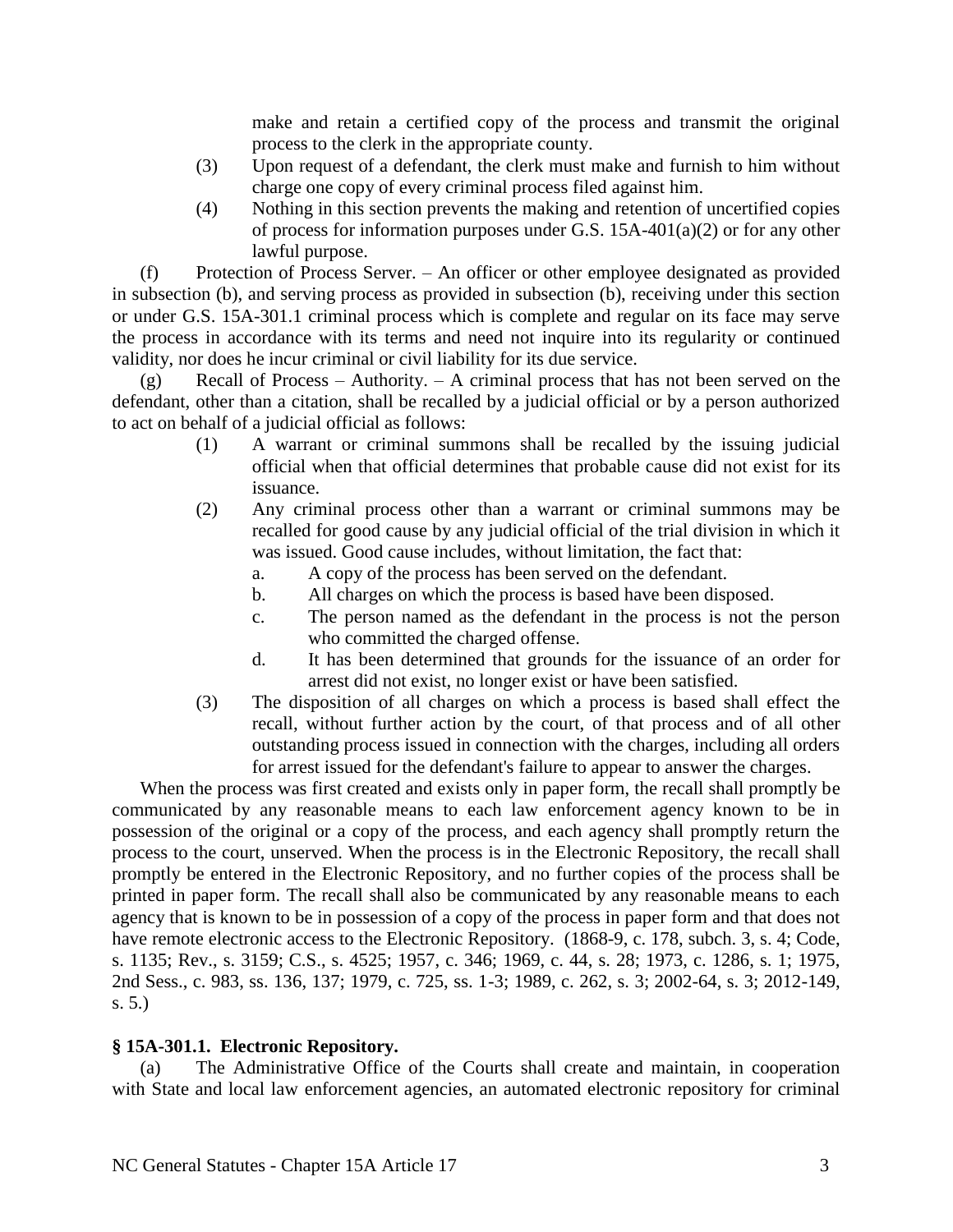process (hereinafter referred to as the Electronic Repository), which shall comprise a secure system of electronic data entry, storage, and retrieval that provides for creating, signing, issuing, entering, filing, and retaining criminal process in electronic form, and that provides for the following with regard to criminal process in electronic form:

- (1) Tracking criminal process.
- (2) Accessing criminal process through remote electronic means by all authorized judicial officials and employees and all authorized law enforcement officers and agencies that have compatible electronic access capacity.
- (3) Printing any criminal process in paper form by any authorized judicial official or employee or any authorized law enforcement officer or agency.

The Administrative Office of the Courts shall assure that all electronic signatures effected through use of the system meet the requirements of G.S. 15A-101.1(5).

(b) Any criminal process may be created, signed, and issued in electronic form, filed electronically in the office of a clerk of superior court, and retained in electronic form in the Electronic Repository.

(c) Any process that was first created, signed, and issued in paper form may subsequently be filed in electronic form and entered in the Electronic Repository by the judicial official who issued the process or by any person authorized to enter it on behalf of the judicial official. All copies of the process in paper form are then subject to the provisions of subsections (i) and (k) of this section.

(d) Any criminal process in the Electronic Repository shall be part of the official records of the clerk of superior court of the county for which it was issued and shall be maintained in the office of that clerk as required by G.S. 15A-301(a).

(e) Any criminal process in the Electronic Repository may, at any time and at any place in this State, be printed in paper form and delivered to a law enforcement agency or officer by any judicial official, law enforcement officer, or other authorized person.

When printed in paper form pursuant to subsection  $(e)$  of this section, any copy of a criminal process in the Electronic Repository confers the same authority and has the same force and effect for all other purposes as the original of a criminal process that was created and exists only in paper form.

(g) Service of any criminal process in the Electronic Repository may be effected by delivering to the person to be served a copy of the process that was printed in paper form pursuant to subsection (e) of this section.

(h) The tracking information specified in subsection (i) of this section shall promptly be entered in the Electronic Repository when one or both of the following occurs:

- (1) A process is first created, signed, and issued in paper form and subsequently entered in electronic form in the Electronic Repository as provided in subsection (c) of this section.
- (2) A copy of a process in the Electronic Repository is printed in paper form pursuant to subsection (e) of this section.

(i) The following tracking information shall be entered in the Electronic Repository in accordance with subsections (c) and (h) of this section:

- (1) The date and time when the process was printed in paper form.
- (2) The name of the law enforcement agency by or for which the process was printed in paper form.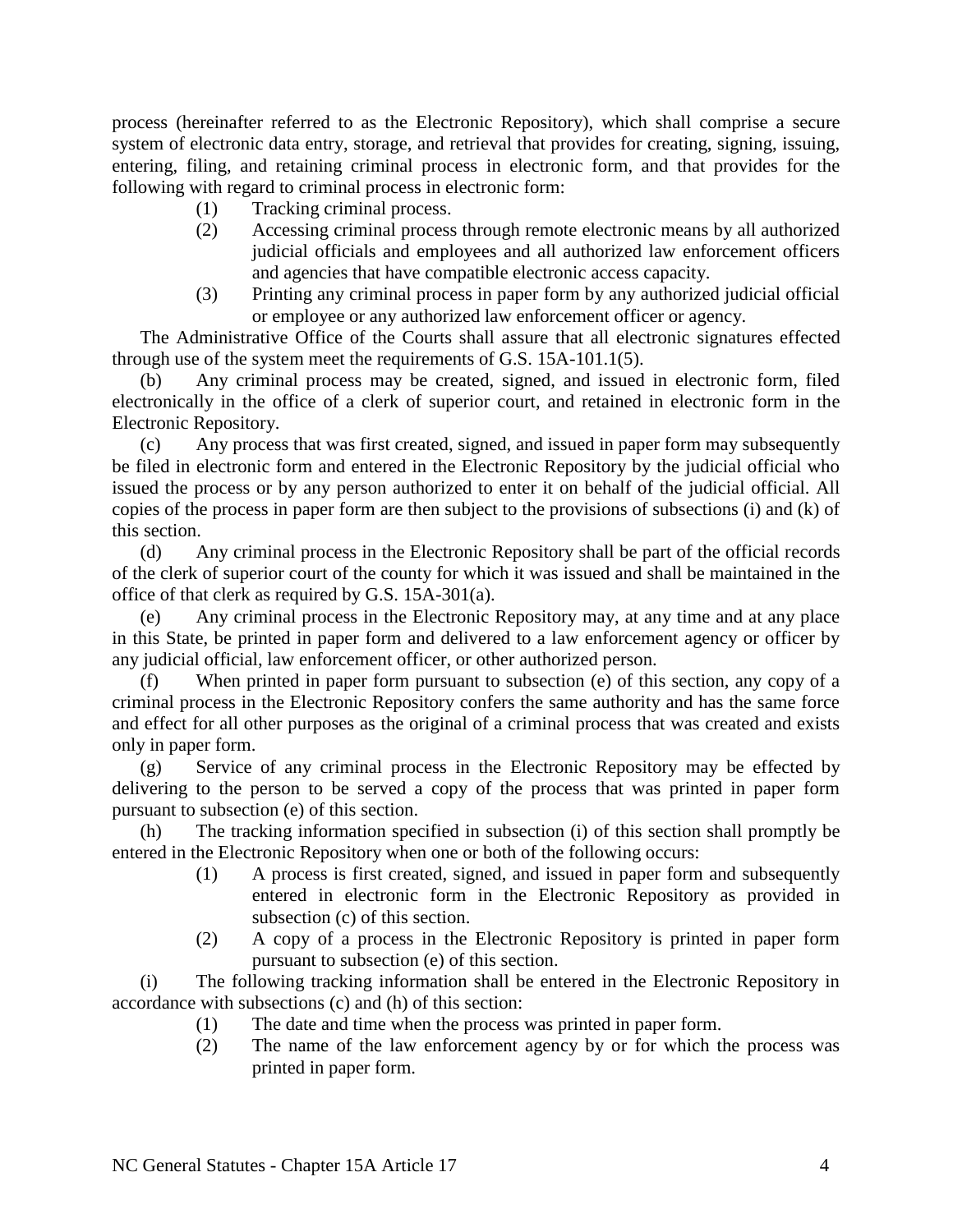- (3) If available, the name and identification number of the law enforcement officer to whom any copy of the process was delivered.
- (j) The service requirements set forth in subsection (k) of this section shall apply to:
	- (1) Each copy of a criminal process that is first created in paper form and subsequently entered into the Electronic Repository as provided in subsection (c) of this section.
	- (2) Each copy of a criminal process in the Electronic Repository that is printed in paper form pursuant to subsection (e) of this section.

(k) Service Requirements for Process Entered in the Electronic Repository. – The copy of the process shall be served not later than 24 hours after it has been printed. The date, time, and place of service shall promptly be recorded in the Electronic Repository and shall be part of the official records of the court. If the process is not served within 24 hours, that fact shall promptly be recorded in the Electronic Repository and all copies of the process in paper form shall be destroyed. The process may again be printed in paper form at later times and at the same or other places. Subsection (f) of this section applies to each successively printed copy of the process. When service of the warrant is no longer being actively pursued, that fact shall be promptly recorded in the Electronic Repository.

(l) A law enforcement officer or agency that does not have compatible remote access to the Electronic Repository shall promptly communicate, by any reasonable means, the information required by subsection (k) of this section to the clerk of superior court of the county in which the process was issued or to any other person authorized to enter information into the Electronic Repository, and the information shall promptly be entered in the Electronic Repository.

(m) Failure to enter any information as required by subsection (i) or (k) of this section does not invalidate the process, nor does it invalidate service or execution made after the period specified in subsection (k) of this section.

(n) A warrant created and existing only in paper form is returned within the meaning of G.S. 132-1.4(k) when it is returned as provided in G.S. 15A-301(d). A warrant that exists only in electronic form in the Electronic Repository is returned within the meaning of G.S. 132-1.4(k), when it has been served or when service of the warrant is no longer being actively pursued, as either fact is entered in the Electronic Repository pursuant to subsection (k) of this section.

(o) At the time an individual is taken into custody, the custodial law enforcement agency shall attempt to identify all outstanding warrants against that individual and notify the appropriate law enforcement agencies of the location of the individual.

(p) Prior to the entry of any order of the court in a criminal case, the court shall attempt to identify all outstanding warrants against that individual and notify the appropriate law enforcement agencies of the location of the individual. (2002-64, s. 2; 2015-48, s. 1.)

# **§ 15A-302. Citation.**

(a) Definition. – A citation is a directive, issued by a law enforcement officer or other person authorized by statute, that a person appear in court and answer a misdemeanor or infraction charge or charges.

(b) When Issued. – An officer may issue a citation to any person who he has probable cause to believe has committed a misdemeanor or infraction.

(c) Contents. – The citation must: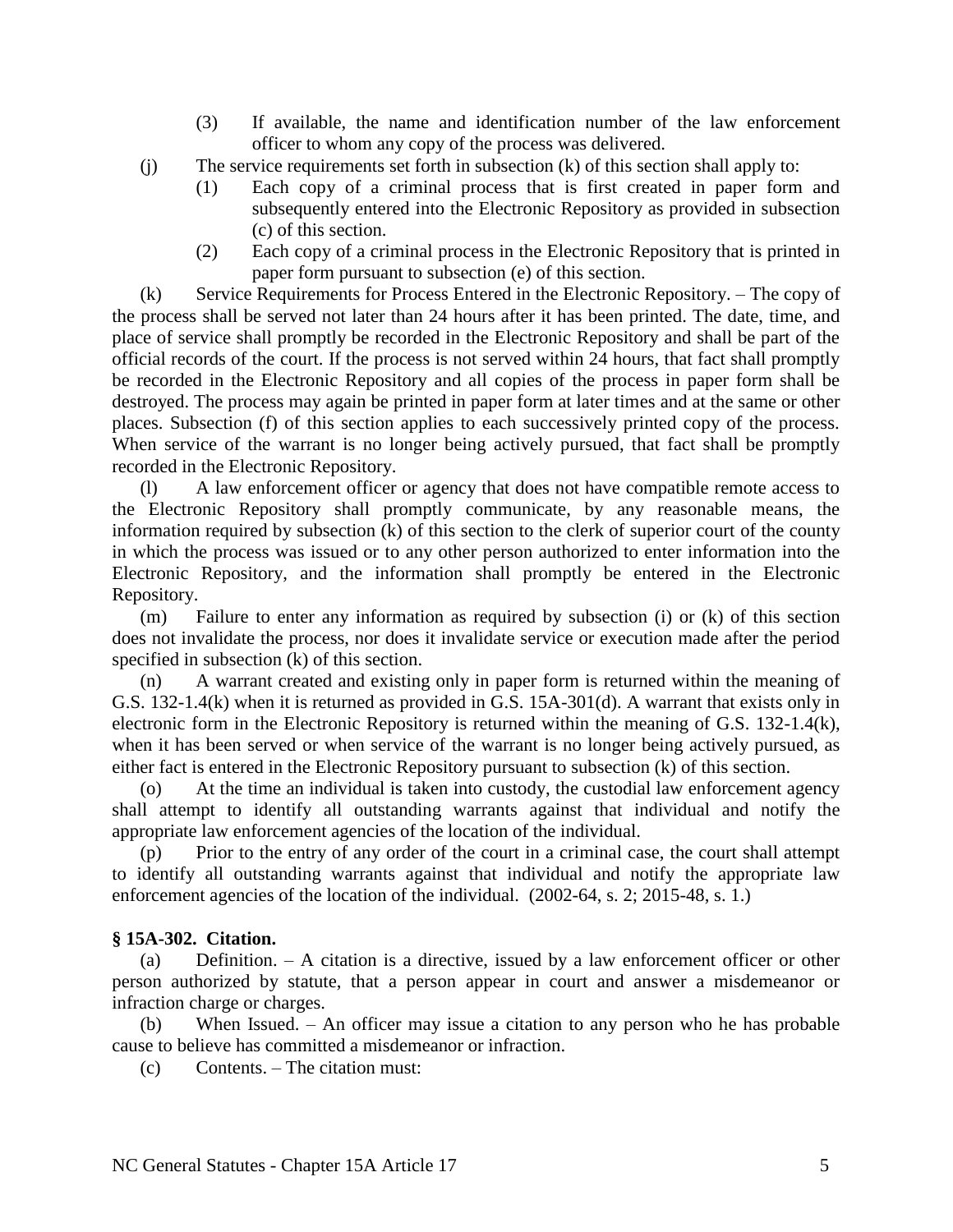- (1) Identify the crime charged, including the date, and where material, identify the property and other persons involved,
- (2) Contain the name and address of the person cited, or other identification if that cannot be ascertained,
- (3) Identify the officer issuing the citation, and
- (4) Cite the person to whom issued to appear in a designated court, at a designated time and date.

(d) Service. – A copy of the citation shall be delivered to the person cited who may sign a receipt on the original which shall thereafter be filed with the clerk by the officer. If the cited person refuses to sign, the officer shall certify delivery of the citation by signing the original, which shall thereafter be filed with the clerk. Failure of the person cited to sign the citation shall not constitute grounds for his arrest or the requirement that he post a bond. When a citation is issued for a parking offense, a copy shall be delivered to the operator of a vehicle who is present at the time of service, or shall be delivered to the registered owner of the vehicle if the operator is not present by affixing a copy of the citation to the vehicle in a conspicuous place.

(e) Dismissal by Prosecutor. – If the prosecutor finds that no crime or infraction is charged in the citation, or that there is insufficient evidence to warrant prosecution, he may dismiss the charge and so notify the person cited. An appropriate entry must be made in the records of the clerk. It is not necessary to enter the dismissal in open court or to obtain consent of the judge.

(f) Citation No Bar to Criminal Summons or Warrant. – If the offense is a misdemeanor, a criminal summons or a warrant may issue notwithstanding the prior issuance of a citation for the same offense. If a defendant fails to appear in court as directed by a citation that charges the defendant with a misdemeanor, an order for arrest for failure to appear may be issued by a judicial official.

(g) Preparation of Form. – The form and content of the citation is as prescribed by the Administrative Officer of the Courts. The form of citation used for violation of the motor vehicle laws must contain a notice that the driving privilege of the person cited may be revoked for failure to appear as cited, and must be prepared as provided in G.S. 7A-148(b). (1973, c. 1286, s. 1; 1975, c. 166, ss. 3, 27; 1983, c. 327, s. 4; 1985, c. 385; c. 764, s. 4; 1989, c. 243, s. 1; 2003-15, s. 1.)

# **§ 15A-303. Criminal summons.**

(a) Definition. – A criminal summons consists of a statement of the crime or infraction of which the person to be summoned is accused, and an order directing that the person so accused appear and answer to the charges made against him. It is based upon a showing of probable cause supported by oath or affirmation.

(b) Statement of the Crime or Infraction. – The criminal summons must contain a statement of the crime or infraction of which the person summoned is accused. No criminal summons is invalid because of any technicality of pleading if the statement is sufficient to identify the crime or infraction.

(c) Showing of Probable Cause; Record. – The showing of probable cause for the issuance of a criminal summons, and the record thereof, is the same as provided in G.S. 15A-304(d) for the issuance of a warrant for arrest.

(d) Order to Appear. – The summons must order the person named to appear in a designated court at a designated time and date and answer to the charges made against him and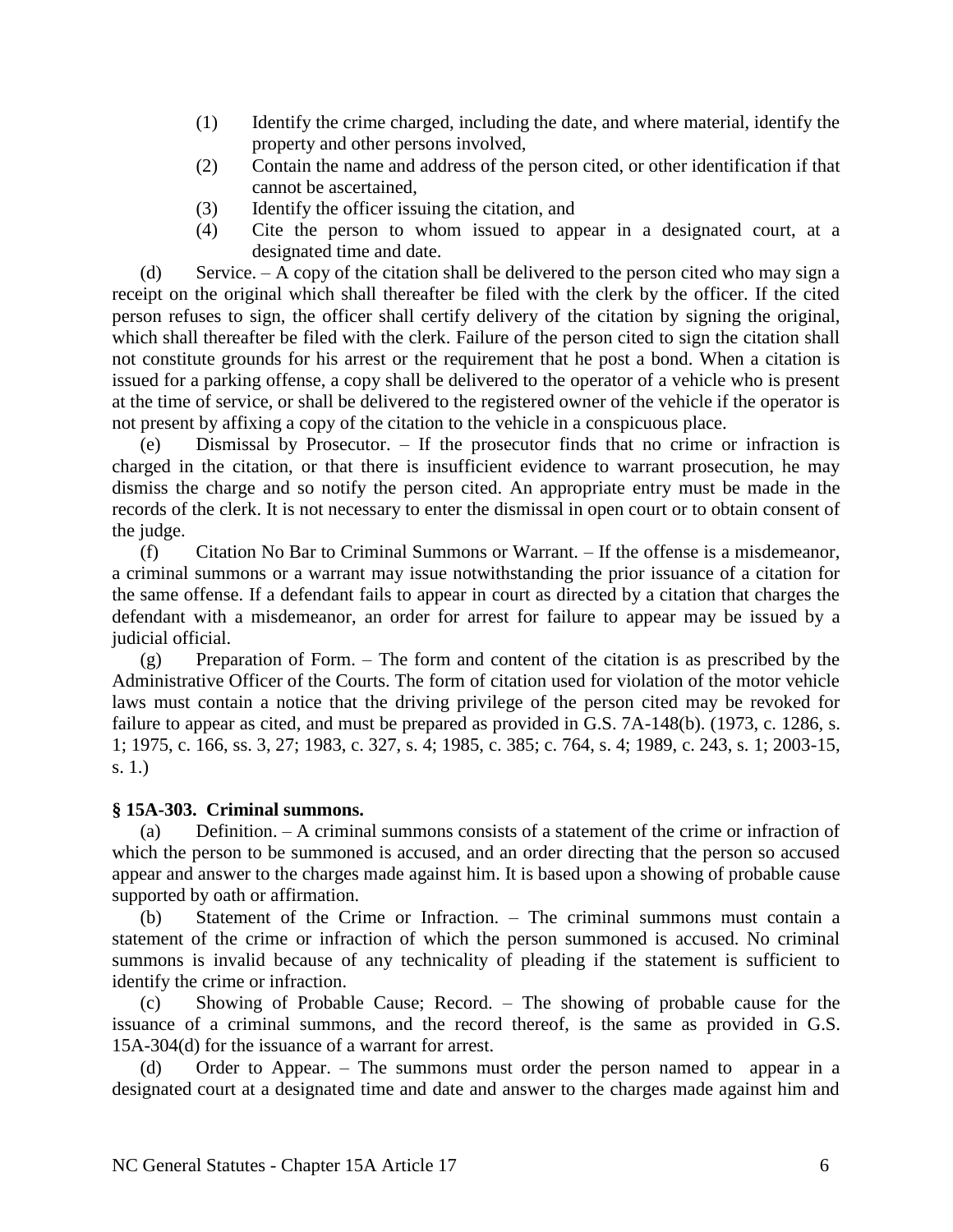advise him that he may be held in contempt of court for failure to appear. Except for cause noted in the criminal summons by the issuing official, an appearance date may not be set more than one month following the issuance or reissuance of the criminal summons.

- (e) Enforcement.
	- (1) If the offense charged is a criminal offense, a warrant for arrest, based upon the same or another showing of probable cause, may be issued by the same or another issuing official, notwithstanding the prior issuance of a criminal summons.
	- (2) If the offense charged is a criminal offense, an order for arrest, as provided in G.S. 15A-305, may issue for the arrest of any person who fails to appear as directed in a duly executed criminal summons.
	- (3) A person served with criminal summons who willfully fails to appear as directed may be punished for contempt as provided in G.S. 5A-11.
	- (4) Repealed by Session Laws 1975, c. 166, s. 4.

(f) Who May Issue. – A criminal summons, valid throughout the State, may be issued by any person authorized to issue warrants for arrest. (1973, c. 1286, s. 1; 1975, c. 166, ss. 4, 5; 1975, 2nd Sess., c. 983, s. 138; 1983, c. 294, s. 3; 1985, c. 764, s. 5.)

# **§ 15A-304. Warrant for arrest.**

(a) Definition. – A warrant for arrest consists of a statement of the crime of which the person to be arrested is accused, and an order directing that the person so accused be arrested and held to answer to the charges made against him. It is based upon a showing of probable cause supported by oath or affirmation.

(b) When Issued. – A warrant for arrest may be issued, instead of or subsequent to a criminal summons, when it appears to the judicial official that the person named should be taken into custody. Circumstances to be considered in determining whether the person should be taken into custody may include, but are not limited to, failure to appear when previously summoned, facts making it apparent that a person summoned will fail to appear, danger that the person accused will escape, danger that there may be injury to person or property, or the seriousness of the offense.

(c) Statement of the Crime. – The warrant must contain a statement of the crime of which the person to be arrested is accused. No warrant for arrest, nor any arrest made pursuant thereto, is invalid because of any technicality of pleading if the statement is sufficient to identify the crime.

(d) Showing of Probable Cause. – A judicial official may issue a warrant for arrest only when he is supplied with sufficient information, supported by oath or affirmation, to make an independent judgment that there is probable cause to believe that a crime has been committed and that the person to be arrested committed it. The information must be shown by one or more of the following:

- (1) Affidavit;
- (2) Oral testimony under oath or affirmation before the issuing official; or
- (3) Oral testimony under oath or affirmation presented by a sworn law enforcement officer to the issuing official by means of an audio and video transmission in which both parties can see and hear each other. Prior to the use of audio and video transmission pursuant to this subdivision, the procedures and type of equipment for audio and video transmission shall be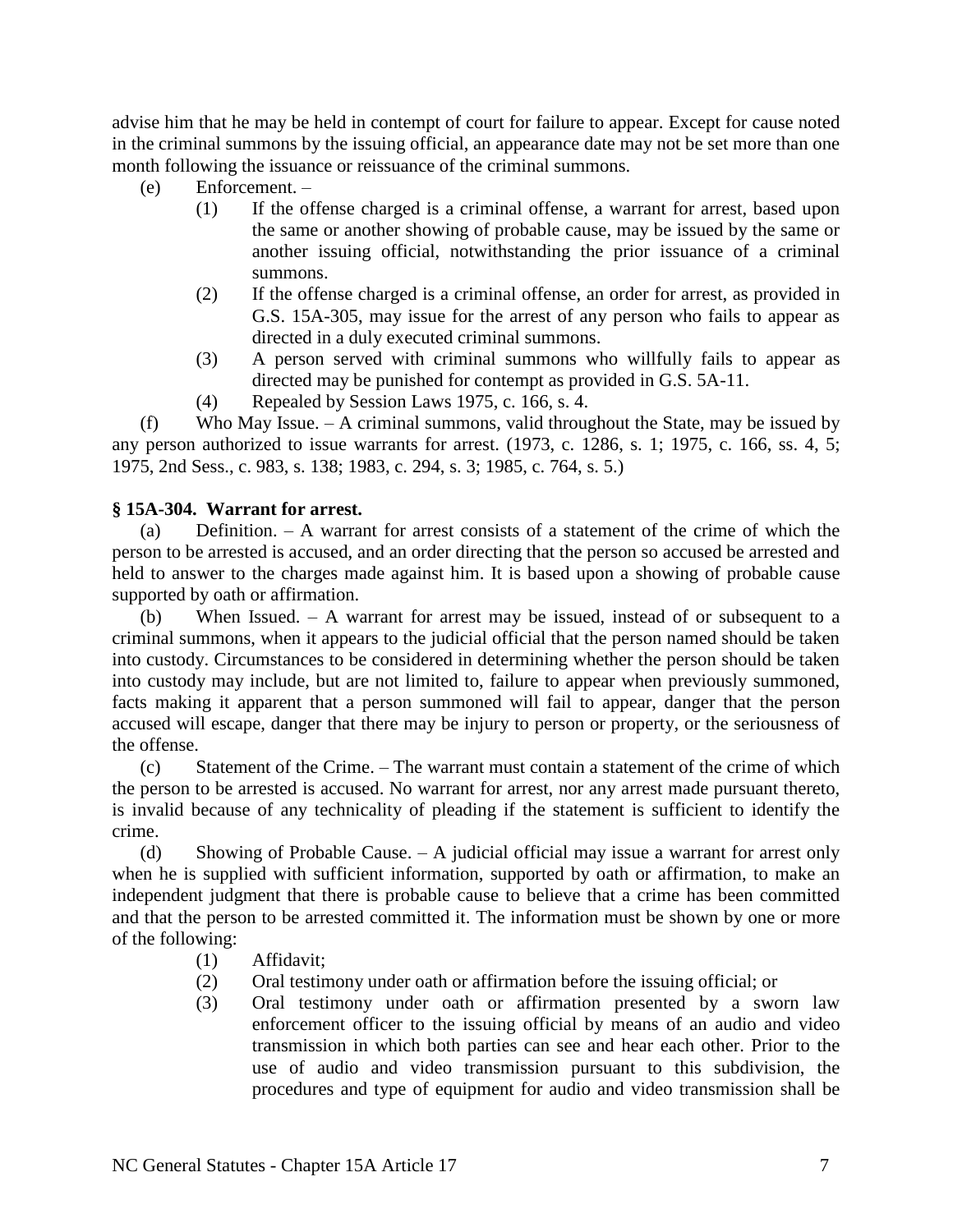submitted to the Administrative Office of the Courts by the senior regular resident superior court judge and the chief district court judge for a judicial district or set of districts and approved by the Administrative Office of the Courts.

If the information is insufficient to show probable cause, the warrant may not be issued. A judicial official shall not refuse to issue a warrant for the arrest of a person solely because a prior warrant has been issued for the arrest of another person involved in the same matter.

(e) Order for Arrest. – The order for arrest must direct that a law-enforcement officer take the defendant into custody and bring him without unnecessary delay before a judicial official to answer to the charges made against him.

- (f) Who May Issue. A warrant for arrest, valid throughout the State, may be issued by:
	- (1) A Justice of the Supreme Court.
	- (2) A judge of the Court of Appeals.
	- (3) A judge of the superior court.
	- (4) A judge of the district court, as provided in G.S. 7A-291.
	- (5) A clerk, as provided in G.S. 7A-180 and 7A-181.
	- (6) A magistrate, as provided in G.S. 7A-273. (1868-9, c. 178, subch. 3, ss. 1-3; Code, ss. 1132-1134; 1901, c. 668; Rev., ss. 3156-3158; C.S., ss. 4522-4524; 1955, c. 332; 1969, c. 44, s. 27; c. 1062, s. 1; 1973, c. 1286, s. 1; 1997-268, s. 2; 2004-186, s. 15.1.)

### **§ 15A-305. Order for arrest.**

(a) Definition. – As used in this section, an order for arrest is an order issued by a justice, judge, clerk, or magistrate that a law-enforcement officer take a named person into custody.

- (b) When Issued. An order for arrest may be issued when:
	- (1) A grand jury has returned a true bill of indictment against a defendant who is not in custody and who has not been released from custody pursuant to Article 26 of this Chapter, Bail, to answer to the charges in the bill of indictment.
	- (2) A defendant who has been arrested and released from custody pursuant to Article 26 of this Chapter, Bail, fails to appear as required.
	- (3) The defendant has failed to appear as required by a duly executed criminal summons issued pursuant to G.S. 15A-303 or a citation issued by a law enforcement officer or other person authorized by statute pursuant to G.S. 15A-302 that charged the defendant with a misdemeanor.
	- (4) A defendant has violated the conditions of probation.
	- (5) In any criminal proceeding in which the defendant has become subject to the jurisdiction of the court, it becomes necessary to take the defendant into custody.
	- (6) It is authorized by G.S. 15A-803 in connection with material witness proceedings.
	- (7) The common-law writ of capias has heretofore been issuable.
	- (8) When a defendant fails to appear as required in a show cause order issued in a criminal proceeding.
	- (9) It is authorized by G.S. 5A-16 in connection with contempt proceedings.
- (c) Statement of Cause and Order; Copy of Indictment. –